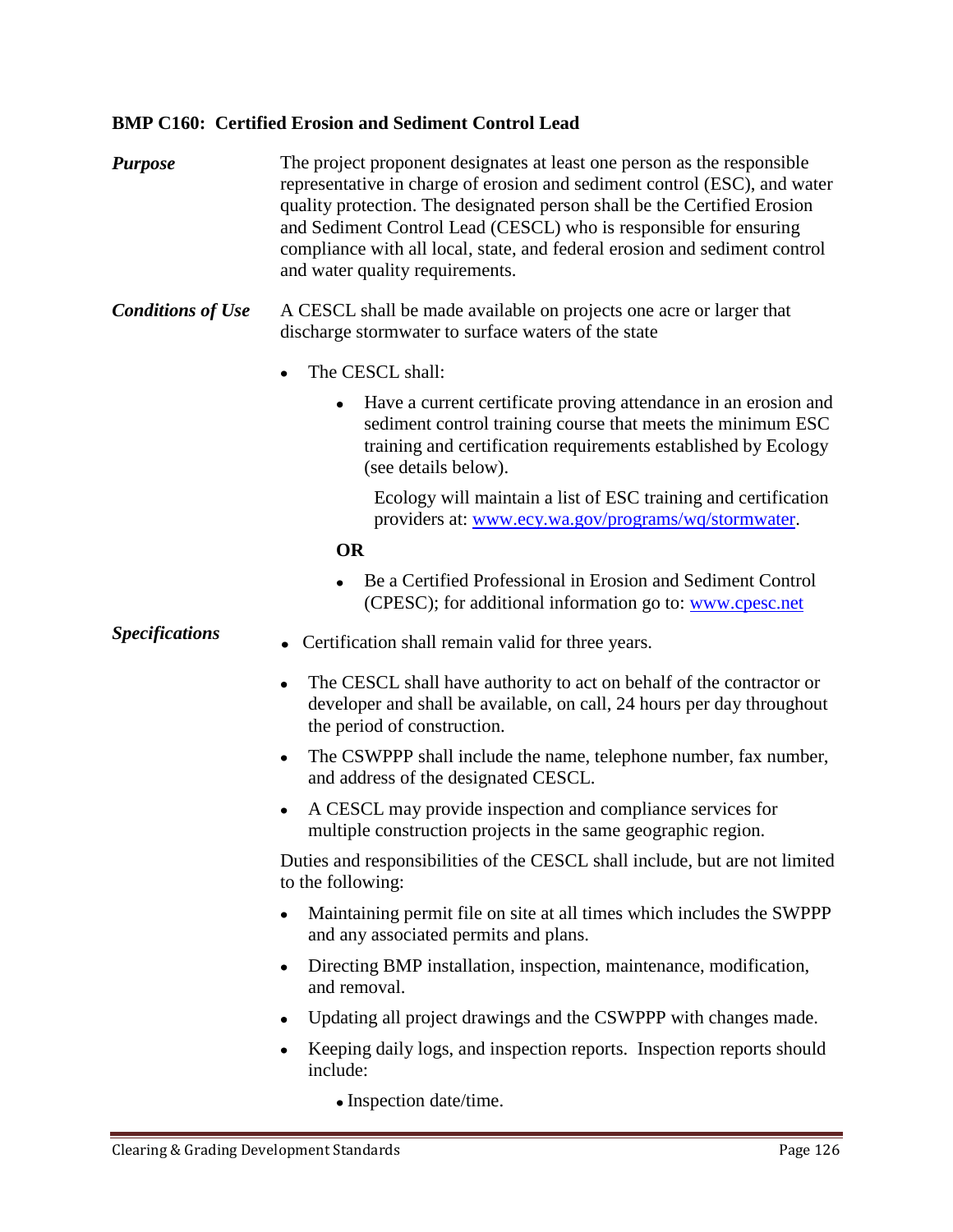- Weather information; general conditions during inspection and approximate amount of precipitation since the last inspection.
- A summary or list of all BMPs implemented, including observations of all erosion/sediment control structures or practices. The following shall be noted:

1) Locations of BMPs inspected,

2) Locations of BMPs that need maintenance,

3) Locations of BMPs that failed to operate as designed or intended, and

4) Locations of where additional or different BMPs are required.

- Visual monitoring results, including a description of discharged stormwater. The presence of suspended sediment, turbid water, discoloration, and oil sheen shall be noted, as applicable.
- Any water quality monitoring performed during inspection.
- General comments and notes, including a brief description of any BMP repairs, maintenance or installations made as a result of the inspection.
- Facilitate, participate in, and take corrective actions resulting from  $\bullet$ inspections performed by outside agencies or the owner.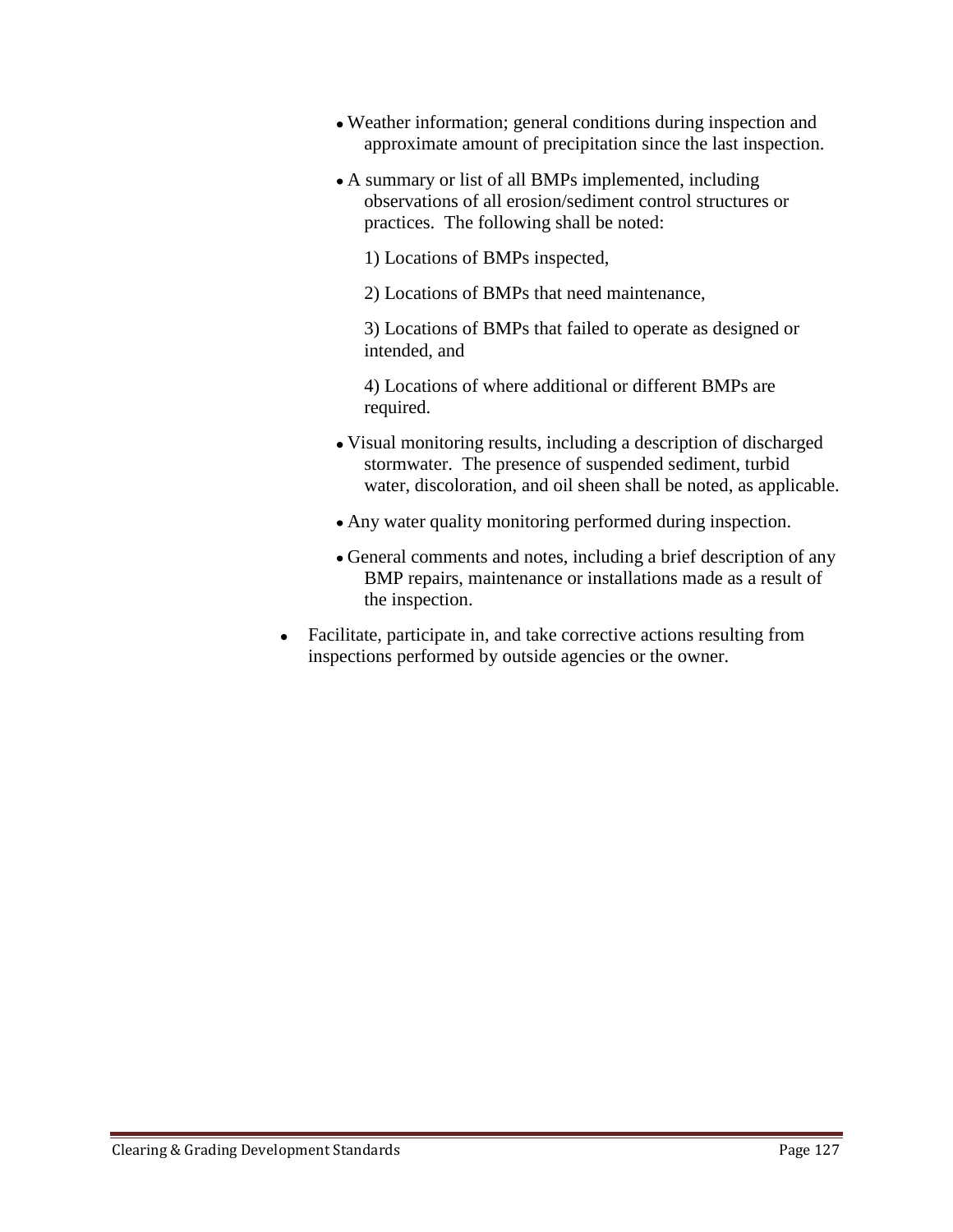# **Minimum Requirements for ESC Training and Certification Courses**

## **General Requirements**

- 1. The course shall teach the construction stormwater pollution prevention guidance provided in the most recent version of:
	- a. The Washington State Dept. of Ecology Stormwater Management Manual for Western Washington,
	- b. Other equivalent stormwater management manuals approved by Ecology.
- 2. Upon completion of course, each attendee shall receive documentation of certification, including, at a minimum, a wallet-sized card that certifies completion of the course. Certification shall remain valid for three years. Recertification may be obtained by completing the 8-hour refresher course or by taking the initial 16-hour training course again.
- 3. The initial certification course shall be a minimum of 16 hours (with a reasonable time allowance for lunch, breaks, and travel to and from field) and include a field element and test.
	- a. The field element must familiarize students with the proper installation, maintenance and inspection of common erosion and sediment control BMPs including, but not limited to, blankets, check dams, silt fence, straw mulch, plastic, and seeding.
	- b. The test shall be open book and a passing score is not required for certification. Upon completion of the test, the correct answers shall be provided and discussed.
- 4. The refresher course shall be a minimum of 8 hours and include a test.
	- a. The refresher course shall include:
		- i. Applicable updates to the Stormwater Management Manual that is used to teach the course, including new or updated BMPs; and
		- ii. Applicable changes to the NPDES General Permit for Construction Activities.
	- b. The refresher course test shall be open book and a passing score is not required for certification. Upon completion of the test, the correct answers shall be provided and discussed.
	- c. The refresher course may be taught using an alternative format (e.g. internet, CD ROM, etc.) if the module is approved by Ecology.

## **Required Course Elements**

- 1. Erosion and Sedimentation Impacts
	- a. Examples/Case studies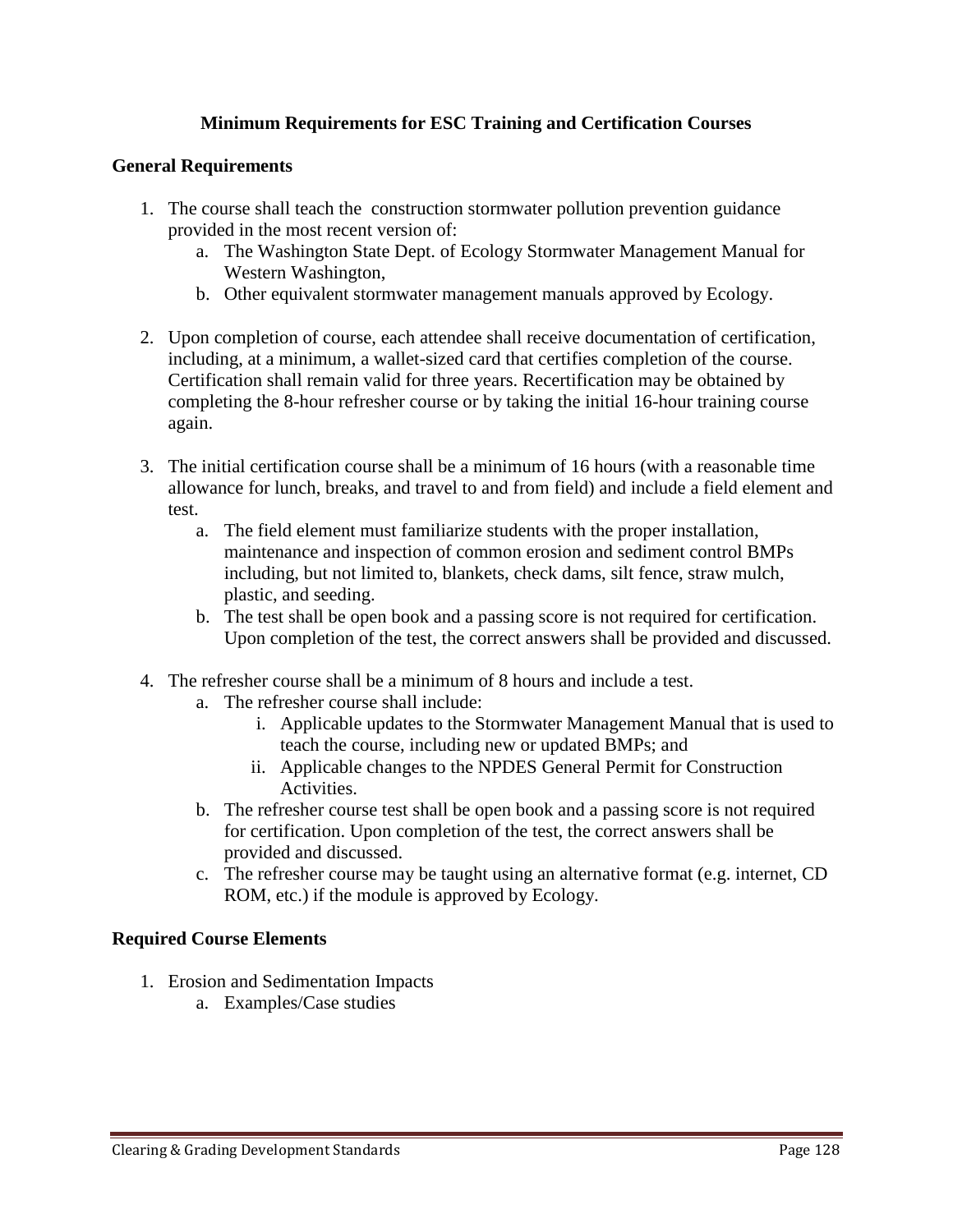- 2. Erosion and Sedimentation Processes
	- a. Definitions
	- b. Types of erosion
	- c. Sedimentation
		- i. Basic settling concepts
		- ii. Problems with clays/turbidity
- 3. Factors Influencing Erosion Potential
	- a. Soil
	- b. Vegetation
	- c. Topography
	- d. Climate
- 4. Regulatory Requirements
	- a. NPDES Construction Stormwater General Permit
	- b. Local requirements and permits
	- c. Other regulatory requirements
- 5. Stormwater Pollution Prevention Plan (SWPPP)
	- a. SWPPP is a living document should be revised as necessary
	- b. 12 Elements of a SWPPP; discuss suggested BMPs (with examples)
		- 1. Mark Clearing Limits
		- 2. Establish Construction Access
		- 3. Control Flow Rates
		- 4. Install Sediment Controls
		- 5. Stabilize Soils
		- 6. Protect Slopes
		- 7. Protect Drain Inlets
		- 8. Stabilize Channels and Outlets
		- 9. Control Pollutants
		- 10. Control De-watering
		- 11. Maintain BMPs
		- 12. Manage the Project
- 6. Monitoring/Reporting/Recordkeeping
	- a. Site inspections/visual monitoring
		- i. Disturbed areas
		- ii. BMPs
		- iii. Stormwater discharge points
	- b. Water quality sampling/analysis
		- i. Turbidity
		- ii. pH
	- c. Monitoring frequency
		- i. Set by NPDES permit
		- ii. Inactive sites reduced frequency